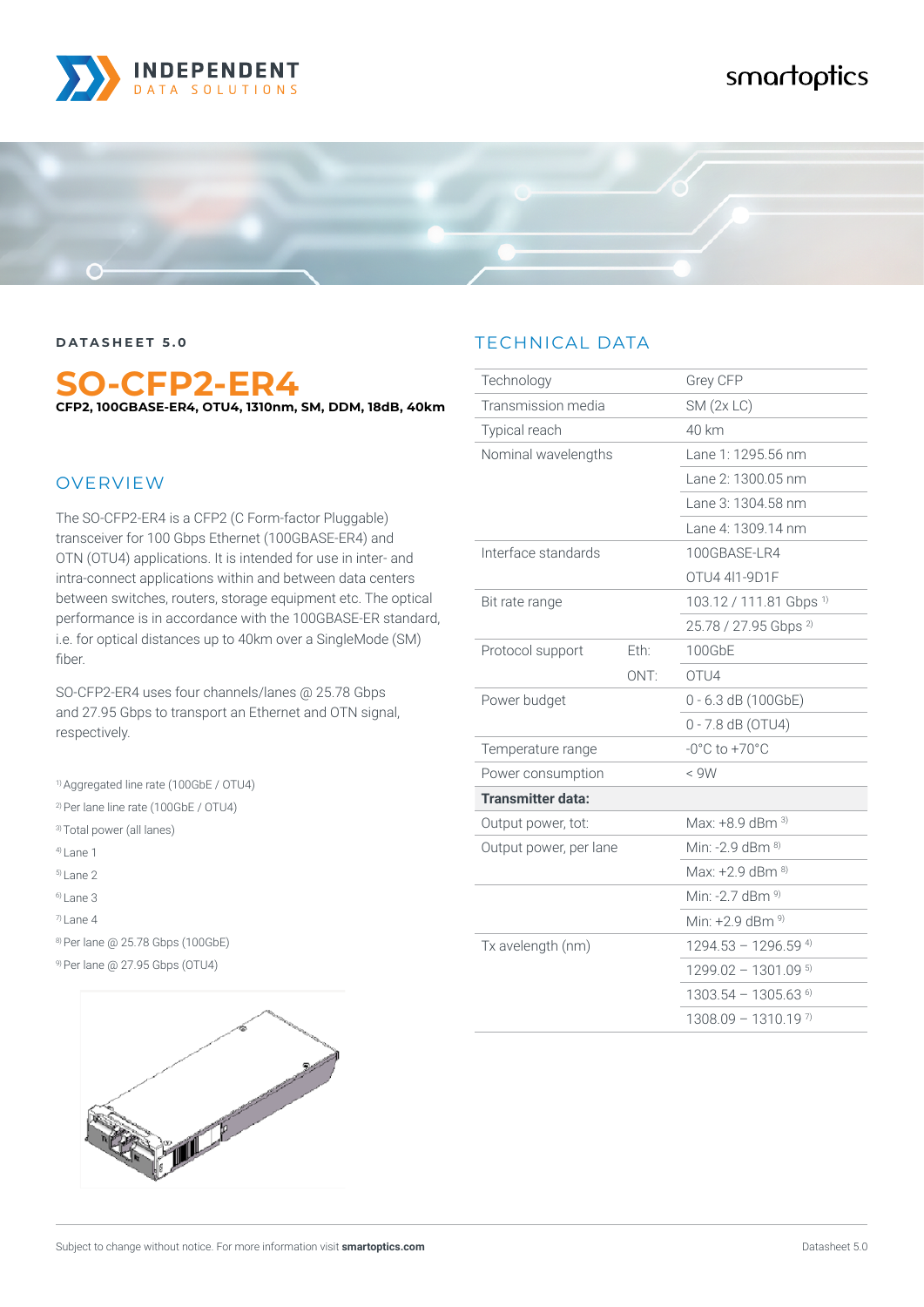| <b>Receiver data:</b> |                                   |
|-----------------------|-----------------------------------|
| Minimum input power   | $-209$ dBm $^{8)}$                |
|                       | $-20.7$ dBm $^{9}$                |
| Overload (Maz power)  | $+4.5$ dBm $^{8)}$ <sup>9)</sup>  |
| Wavelength range      | $1294.53 - 1296.59$ <sup>4)</sup> |
|                       | $1299.02 - 1301.09$ <sup>5)</sup> |
|                       | $1303.54 - 1305.63$ <sup>6)</sup> |
|                       | $1308.09 - 1310.19$ <sup>7)</sup> |
| DDM                   | Yes                               |
| MSA compliance        | CFP MSA                           |
|                       |                                   |

| <b>Regulatory compliance</b> |                                    |
|------------------------------|------------------------------------|
| FMC CF                       | EN 55022:2010                      |
|                              | EN 55024:2010                      |
| UL/Safety                    | UL 60950-1                         |
| <b>FCC</b>                   | 47 CFR PART 15 OCT, 2013           |
| RoHS                         | RoHS6                              |
| <b>TIJV</b>                  | EN 60950-                          |
|                              | $1.2006 + A11 + A1 + A12 + A2$     |
|                              | EN 60825-1:2014                    |
|                              | EN 60825-2:2004+A1+A2              |
| Storage temp.                | $-40^{\circ}$ C to 85 $^{\circ}$ C |

#### ORDERING INFORMATION

| <b>Part Number</b> | <b>Description</b>                                    |
|--------------------|-------------------------------------------------------|
| SO-CFP2-ER4        | CFP2, 100GBASE-ER4, OTU4, 1310nm, SM, DDM, 18dB, 40km |